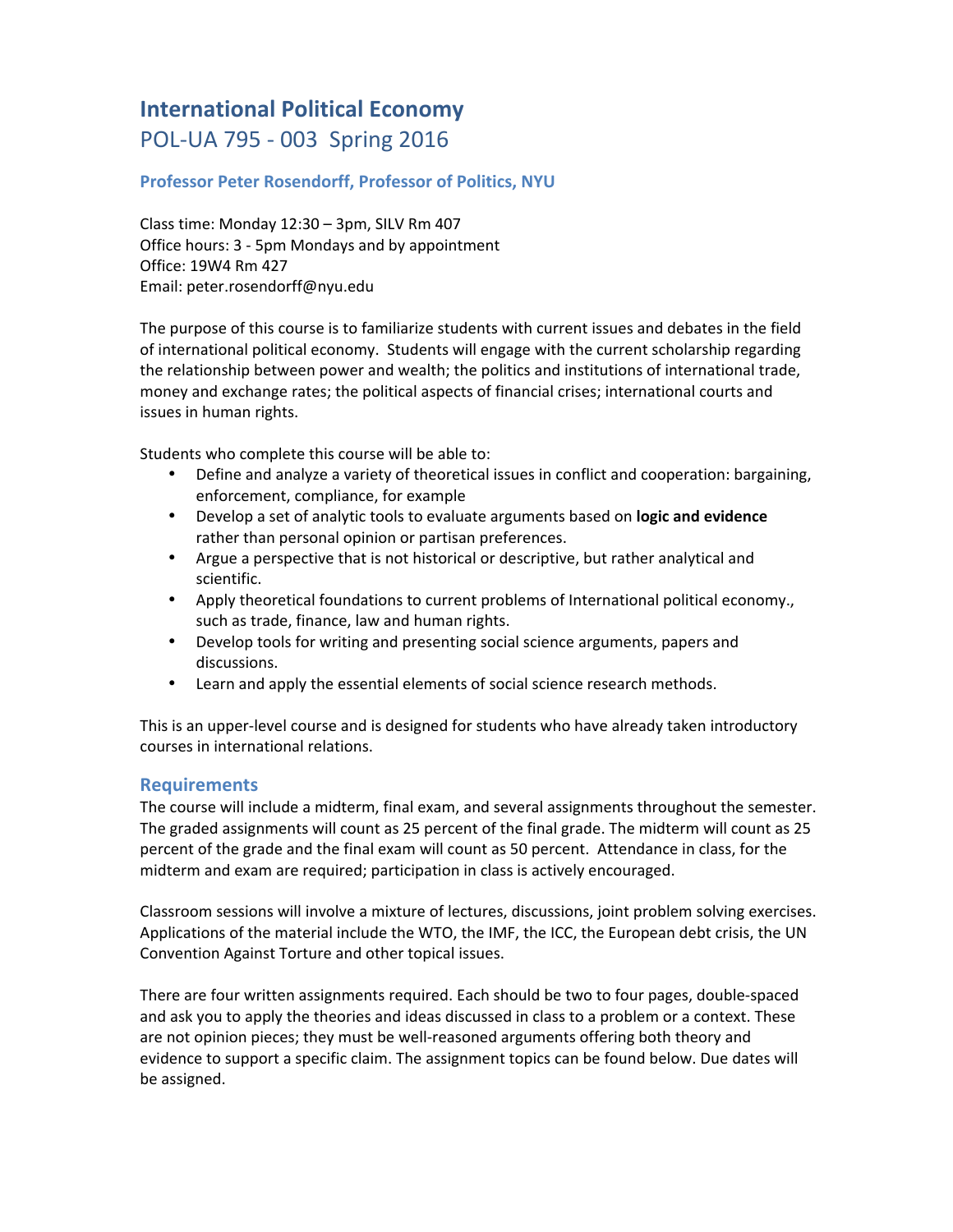# **Course Schedule and Readings**

### **I. Theories**

Week 1, January 25: Introduction: What is IPE? Information, Interests and Institutions. Domestic politics and international cooperation.

Feb 1: No lecture

### **II. Trade**

- Week 2, Feb 8: Political Economy of International Trade: Trade policy, and the case for free trade
- The Ricardian, Heckscher-Ohlin and Specific Factor Models of Trade. Gains from Trade. Trade and Redistribution.
- Milner, Helen (2013), International Trade, In Walter Carlsnaes, Thomas Risse, and Beth A. Simmons, eds. *Handbook of International Relations*. 2nd Ed. Thousand Oaks, CA: SAGE Publications, 2013, pp. 720-745. On class website
- Eichengreen, Barry. (2000) "The Political Economy of the Smoot-Hawley Tariff". In Frieden and Lake, eds. *International Political Economy*, Bedford/St. Martin's, Boston,4<sup>th</sup> ed. On class website.
- Steven Magee, Brock and Young (1989), *Black Hole Tariffs and Endogenous Policy Theory*, Cambridge: Cambridge University Press. Chapter 7: "Three Simple Tests of the Stolper-Samuelson Theorem". On class website.
- Hiscox, Michael J. (2001) "Class Versus Industry Cleavages: Inter-Industry Factor Mobility and the Politics of Trade" *International Organization*, 55, 1, Winter 2001, pp. 1-46
- Optional: Krugman, Obstfeld and Melitz (2012), *International Economics: Theory and Policy* (10th Edition) Chapters 3,4,5. On reserve at Bobst.

Feb 15: Presidents Day: No Classes

Week 3, Feb 22: Reputation and Cooperation

- McGillivray, Fiona, and Alastair Smith. (2000) "Trust and Cooperation through Agent Specific Punishments." *International Organization*. 54(4): 809-824.
- Milgrom, Paul R., Douglass C. North, and Barry R. Weingast. (1990) "The Role of Institutions in the Revival of Trade: The Law Merchant, Private Judges, and the Champagne Fairs." *Economics and Politics*. 2 (1): 1-23
- Downs, George W., and Michael A. Jones. (2002) "Reputation, Compliance, and International Law." Journal of Legal Studies. 31: S98-S114.

Week 4, Feb 29: Bargaining and enforcement

- Fearon, James (1998) "Bargaining, Enforcement, and International Cooperation" International *Organization. 52(Spring):* 269-305
- Blaydes, Lisa. (2004) "Rewarding Impatience: A Bargaining and Enforcement Model of OPEC." *International Organization*. 58 (Spring): 213-237**. – pages 213-222; skim pages 228-236**
- Thompson, Alexander. (2006) "Coercion Through IOs: The Security Council and the Logic of Information Transmission." International Organization. 60 (Winter): 1-34. --- pages 1-4 **and 6-26 only**
- Voeten, Erik. (2001) "Outside Options and the Logic of Security Council Action." American *Political Science Review*. 95: 845-858. **--- pages 845-853 and 855-856 only**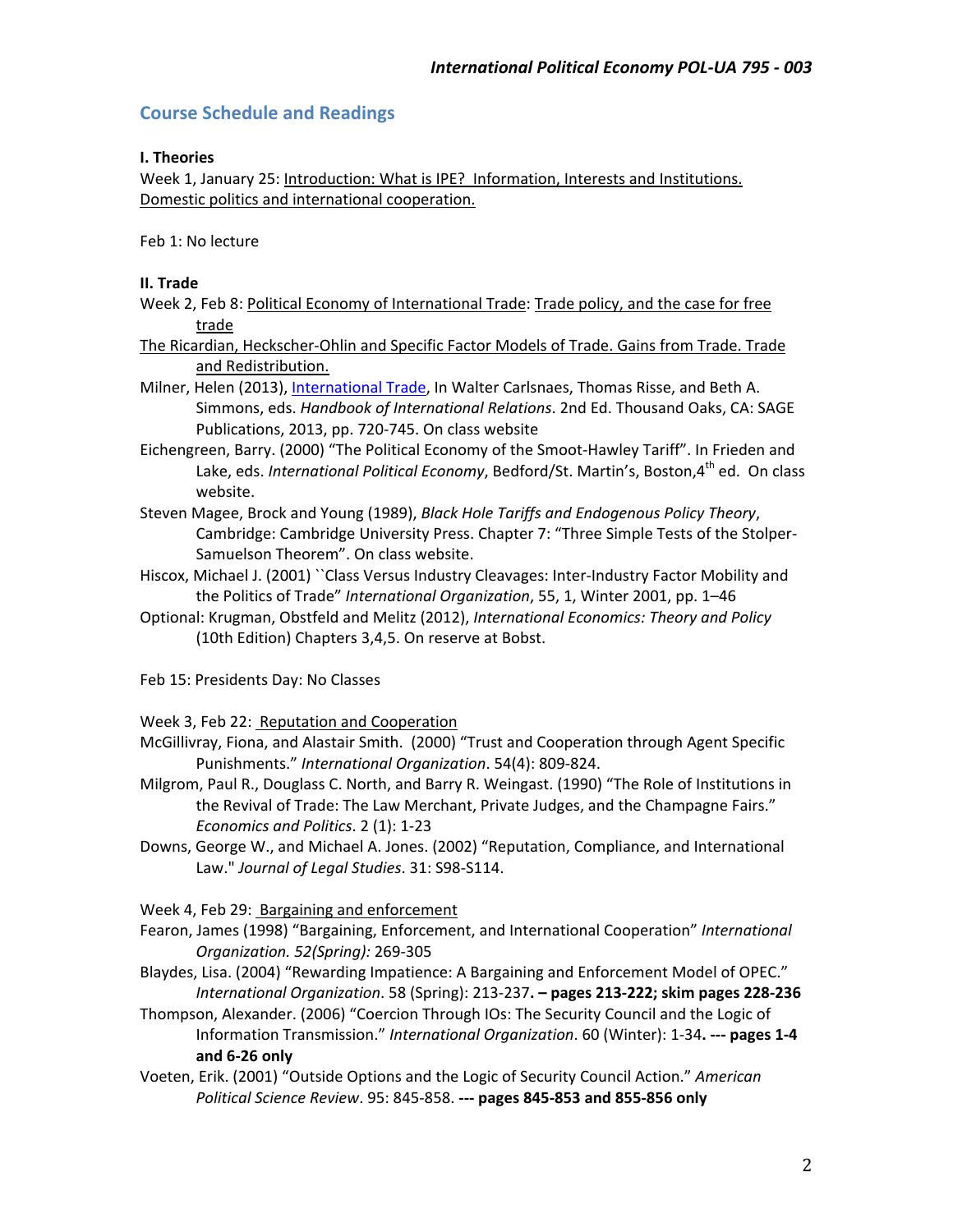Week 5, March 7: Compliance

Downs, George W., David M. Rocke and Peter N. Barsoom. 1996. "Is the Good News about Compliance Good News about Cooperation?" *International Organization* 50(3):379–406

- Simmons, Beth A. (1998) "Compliance with International Agreements." Annual Review of *Political Science*. 1: 75-93.
- Chayes, Abram and Antonia Handler Chayes. (1993) "On Compliance." International *Organization*. 47: 175-205.
- Gilligan, Michael J. (2004) "Is There a Broader-Deeper Trade-off in International Multilateral Agreements?" International Organization. 58 (Summer): 459-484. - pages 459-461 and **475-477 only**

March 14: Spring Break

Week 6, March 21: Domestic Politics/Regime Type

- Edward D. Mansfield, Helen V. Milner, and B. Peter Rosendorff, "Why Democracies Cooperate More: Electoral Control and International Trade Agreements," International *Organization* 56(3) (Summer 2002), 477-513.
- Rosendorff, B. Peter, "Do Democracies Trade More Freely?" in Robert Pahre ed. *Democratic* Foreign Policy Making: Problems of Divided Government and International Cooperation, London: Palgrave, 2006. Course Website
- Hollyer, James and B. Peter Rosendorff, "Leadership Survival, Regime Type, Policy: Uncertainty and PTA Accession", International Studies Quarterly, 2012, 56(4):748-764.
- Arias, Eric, James Hollyer and B. Peter Rosendorff, "Leadership Survival, Regime Type and Bilateral Investment Treaties". Class website

Chapter 11 of Kydd, Andrew, *International Relations Theory*, available on class website.

#### **March 28: MIDTERM**

Week 7, April 4: Design, GATT/WTO

- Goldstein, Judith, Doug Rivers, and Michael Tomz. (2007) "Institutions in International Relations: Understanding the Effects of the GATT and the WTO on World Trade." International *Organization*. 61: 37-67. --- **pages 37-47 and 63-64 only**
- Rosendorff, Peter (2005), Stability and Rigidity: Politics and the Dispute Resolution Mechanism at the WTO, American Political Science Review, August 2005, 99(3):389-400.
- Pelc, Krzysztof (2013), "The Cost of Wiggle-Room: Considering the Welfare Effects of Flexibility in Tariff Rates at the WTO". International Studies Quarterly, 57: 91-102.

## **III. Money and Investment**

Week 8, April 11: IMF and Development

- Przeworski, Adam and James Raymond Vreeland. 2000. The Effects of IMF Programs on Economic Growth. *Journal of Development Economics* 62 (2): 385-421.
- Vreeland (2008): Chapter 1: pages 5-11 and 20-25; Chapter 2: all; Chapter 3: pages 50-67; Chapter 4: pages 73-74 and 84-94
- Casper, Brett Allan (2066) "IMF Programs and the Risk of a Coup d'etat," Journal of Conflict *Resolution.* Download Paper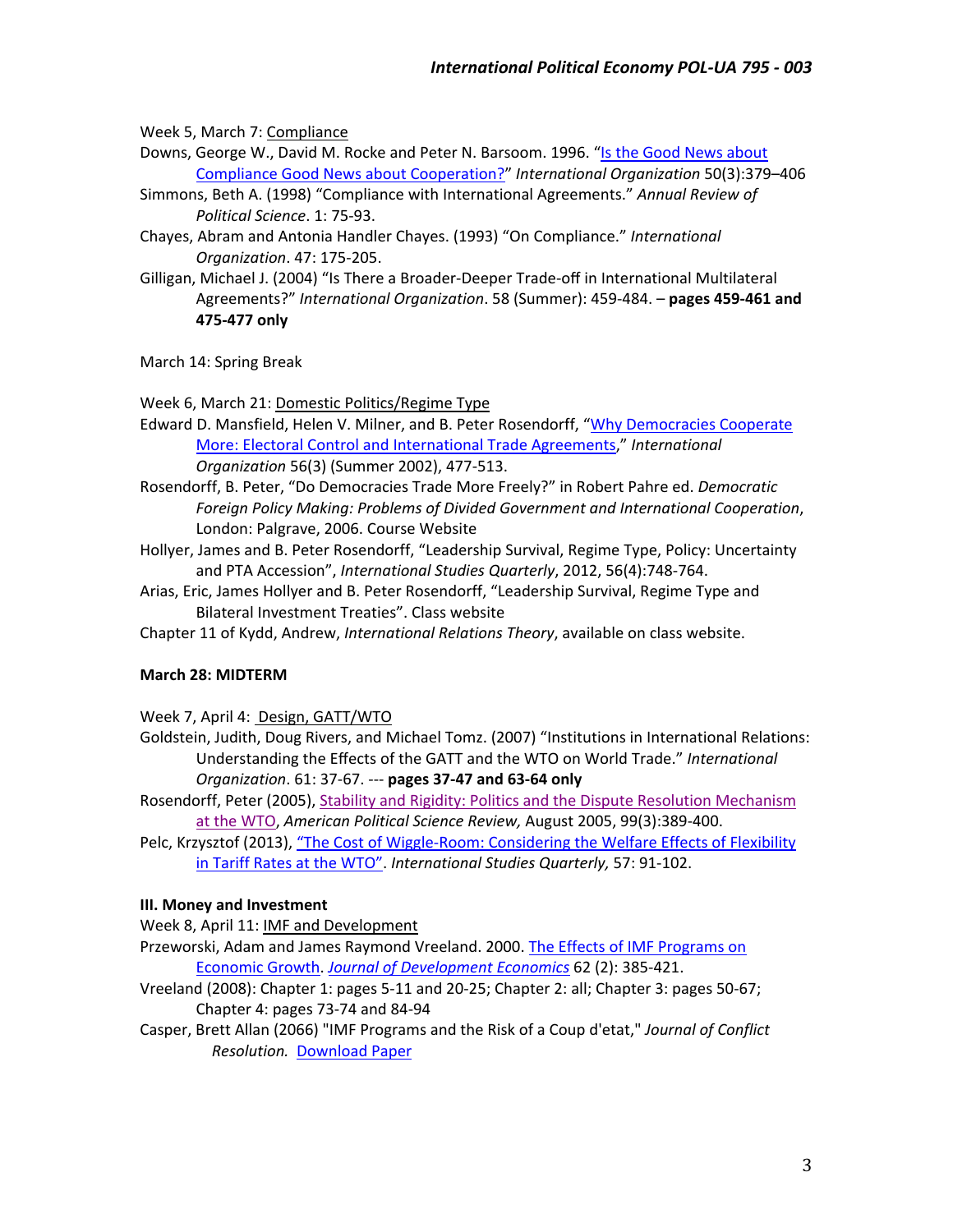## **IV: Courts**

- Week 9, April 18: International Courts and Tribunals: Are More Powerful Courts Good for **International Cooperation?**
- Gilligan, Michael J., Leslie Johns, and B. Peter Rosendorff. (2010) "Strengthening International Courts and the Early Settlement of Disputes." Journal of Conflict Resolution.
- Gilligan, Michael J. (2006) "Is Enforcement Necessary for Effectiveness? A Model of the International Criminal Regime." *International Organization*. 60: 935-967.

Gary J. Bass. (2003) "Milosevic in the Hague." Foreign Affairs. 82 (3).

Rosendorff, B. Peter and Alastair Smith, "Domestic Political Determinants of the Onset of WTO Disputes." Website.

#### **V. Human Rights**

Week 10, April 25: Human Rights, Torture and Autocratic Survival. Or, Is More Law Always Better?

Moravcsik, Andrew. (2000) "The Origins of Human Rights Regimes: Democratic Delegation in Postwar Europe." International Organization. 54 (2): 217-252.

- Hollyer, James and B. Peter Rosendorff, "Why Do Authoritarian Regimes Sign the Convention Against Torture? Signaling, Domestic Politics and Non-Compliance", *Quarterly Journal of Political Science,* 2011, 6(3-4):275-327.
- Simmons BA. Mobilizing Human Rights: International Law in Domestic Politics. Cambridge University Press; 2009.

### **VI. Money and Exchange Rates**

Week 11, May 2: Political Economy of Monetary Policy and Exchange Rates

- Broz, Lawrence and Jeffrey Frieden (2006) "The Political Economy of Exchange Rates" In The Oxford Handbook of Political Economy. Edited by Barry R. Weingast and Donald Wittman. Oxford University Press.
- Broz, Lawrence (2002), "Political System Transparency and Monetary Commitment Regimes". *International Organization* 56, 4 (Autumn 2002):863-889.

Week 12, May 9: Financial Crises: Europe and Latin America

Aklin, M. (2013). Information, transparency, and the contagion of financial crises. Working Paper,  $NYU - available on the website.$ 

Other readings to be determined

## **Assignments**

Assignment 1: Compare the factor- and the sector-based theories of the redistributional effects of international trade. Apply these theories to a country of your choice, and *identify* the gainers and losers from free trade.

Assignment 2: Pick an OPEC country. Analyze the country in the context of the Blaydes paper: *Is* it patient in that context? Does it prefer high prices or moderate oil prices and why? How do the OPEC allocations reflect these factors?

Bonus: With the emergence of cheaper and alternative fuels to oil, what is your prognosis for the survival of OPEC?

Assignment 3: Democracies are said to be more transparent than non-democracies in their policy-making process. Does transparency help to explain why democracies are less